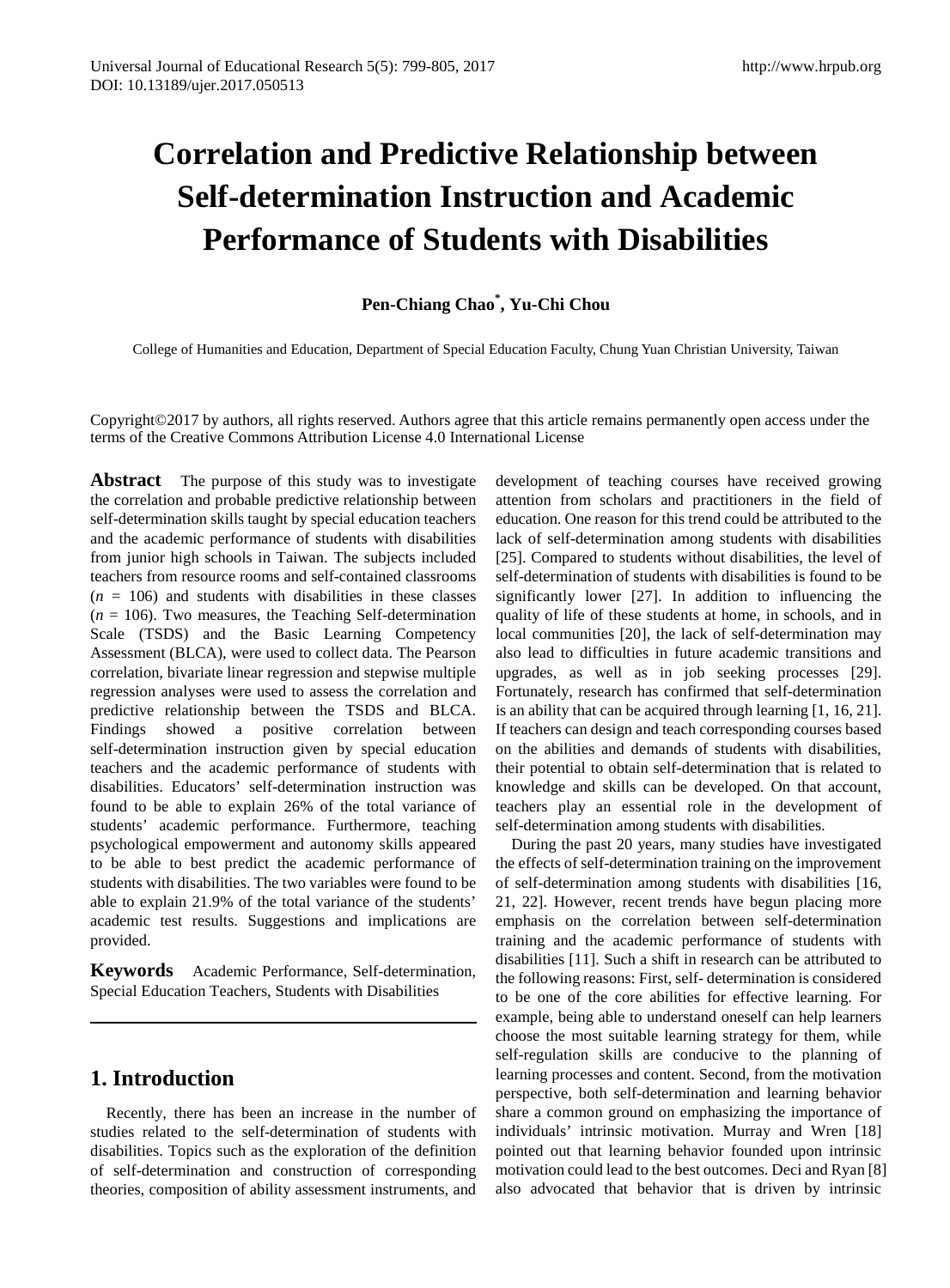motivation can be considered as a self-determination behavior. Hence, it can be concluded that learning behavior and self-determination are closely associated.

In addition, the performance of students with disabilities after graduating from schools has been found to be worse than expected. In particular, when compared to their typically developing peers, students with disabilities tend to have worse performance in learning specialized subjects, which substantially reduces their likelihood of upgrading to higher education and successfully finding a job. For that reason, academia has called attention to improving the academic performance of these students so that they may have a smooth transition and sufficient competencies in the labor market [2, 3]. One of the key influencing factors of a successful transition of students is self-determination [5, 19, 24]. Thus, it can be induced that academic performance and self-determination are positively correlated. In fact, according to a report of the National Longitudinal Transition Study-2 (NLTS2) funded by the US Department of Education, the self-determination and academic performance of high-school students with intellectual disabilities have a significant, positive correlation [31]. In addition, scholars have also pointed out that teaching self-determination skills to students with disabilities can effectively improve their academic performance and reduce the likelihood of them dropping out of school [30].

In summary, there is a close association between self-determination and academic performance of students with disabilities. International studies have also confirmed that self-determination and academic performance of students with disabilities are closely related. Regardless of the type of disabilities, such as learning disabilities [17,31], intellectual disabilities & autism [10,11], and multiple disabilities [4], students with a higher degree of selfdetermination tend to have better academic performance, whereas the academic performance of students with a lower degree of self-determination is likely to be poorer.

Moreover, in the past ten years, more research has focused on the relationship between self-determination training and academic performance of students with disabilities. Copeland and Hughes [7] applied a meta-analysis method to explore the impact of teaching goal-setting skills on task performance of individuals with intellectual disabilities (with ages ranging from primary school students to middle-aged adults). Using a primary school student with Down syndrome and mild intellectual disability as a research subject, Brooks et al. [4] examined the relationship between being trained in self-management skills and the improvement in on-task behavior and assignment completion. Hughes et al. [13] explored the effectiveness of teaching self-monitoring skills to four high school students with mental retardation on improving learning efficiency in an occupational health class. Rock [23] investigated the effects of teaching self-monitoring skills on the mathematics performance of nine primary school students with learning disabilities, emotional/behavioral disorders, and Asperger syndrome.

Adopting a meta- analysis method, Konrad et al. [17] explored the effectiveness of teaching self-determination skills on the academic performance of students with intellectual disabilities from primary school to undergraduate level. Fowler et al. [10] adopted a meta-analysis approach and investigated the impact of self-determination training on improving the academic achievement of students with cognitive disabilities. All the aforementioned studies found that teaching self-determination skills is beneficial to the academic performance of students with disabilities. However, whether this conclusion is also applicable to students with disabilities in Taiwan remains unclear. Since there is limited research focusing on this topic in Taiwan, the correlation and causal relationships between self-determination training and academic performance of students with disabilities has yet to be determined.

The purpose of this study was to investigate the correlation and probable predictive relationship between self-determination skills taught by special education teachers and the academic performance of students with disabilities from junior high schools in Taiwan. Junior high school is a critical stage for the development of students' self-concept, self-initiative, and problem-solving skills [26]. Students with disabilities that would like to continue to senior high schools still need to participate in various academic competency tests. For example, students with intellectual disabilities are required to participate in the national Basic Learning Competency Assessment (BLCA), the results of this test are used as a reference in their assessment by vocational high schools or special education schools. Therefore, this study selected special education teachers and students from junior high schools as research subjects.

# **2. Method**

#### **2.1. Participants**

The subjects of this study included teachers from resource rooms and self-contained classrooms ( $n = 106$ ) and students with disabilities in these classes  $(n = 106)$ . A random sampling method was applied to select teachers from public junior high schools in Taiwan. Then, each teacher was asked to choose one student from his/her class to participate in the study. Among the selected teachers, 71 taught in resource rooms and 35 taught in self-contained classrooms. There were more female  $(n = 82)$  than male teachers  $(n = 24)$ . This proportion is in line with the proportion of female and male teachers in junior high schools in Taiwan. The age of the teachers was between 24 to 56 years old  $(M = 39.3)$ . The teaching experience of the teachers ranged from 2 to 33 years  $(M = 15.2)$ . The number of male and female students was 55 and 51, respectively. All the students were in grade 9. Among the student participants, 71 received special education services from resource rooms due to mild intellectual disability ( $n = 59$ ) and autism ( $n = 12$ ). The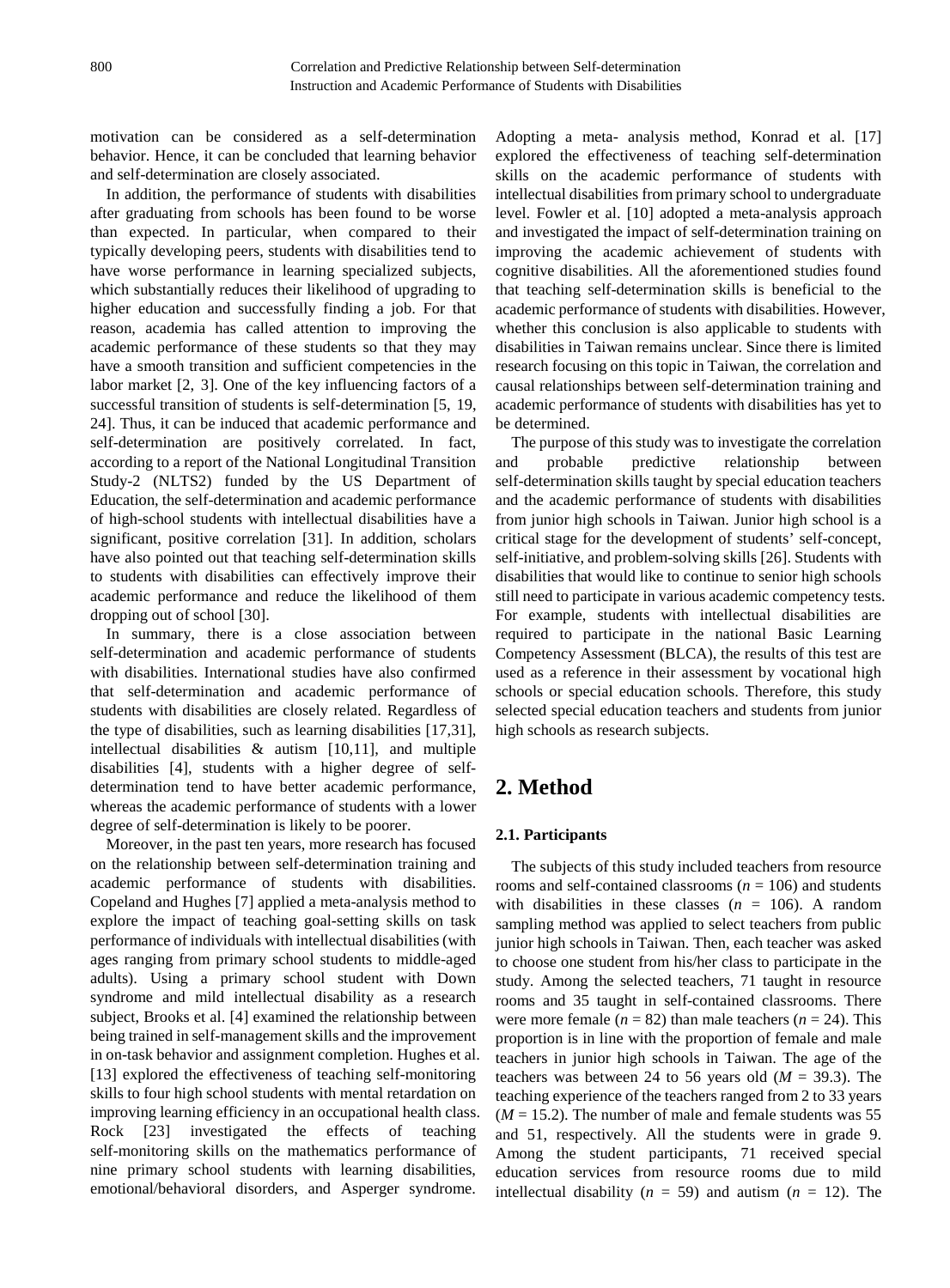remaining 35 students included 27 with moderate intellectual disability and 8 with multiple disabilities, educated in self-contained classrooms. The reason that only students from grade 9 were included in the study was due to the use of the assessment tool (BLCA), which was only applicable for students at this educational level.

#### **2.2. Measures**

The Teaching Self-Determination Scale (TSDS; Chao & Chou, 2016) was used to collect data in this study. This measure was developed to examine the extent to which Taiwanese elementary and junior high school educators teach students knowledge and skills related to self-determination. The conceptual framework of the TSDS is based on a functional model of self-determination proposed by Wehmeyer [28]. It can be administered to both general and special education teachers. The 24-item scale is comprised of four sub-scales: self-realization (SR), psychological empowerment (PE), self-regulation (SG), and autonomy (AT). The participants' responses were scored on a 5-point Likert-type scale (1 = never, 2 = rarely, 3 = sometimes,  $4 =$  often,  $5 =$  always). The overall composite score, known as the "Full Scale" for the TSDS, ranged from 24 to 120. A higher score refers to a greater frequency of instruction in skills related to self-determination. The SR sub-scale included five statements measuring the extent to which teachers provide instruction in self-observation, self-awareness, and self-knowledge. The PE sub-scale contained six statements assessing the degree to which teachers educate or empower students to build a positive belief regarding their own ability, maintaining an internal locus of control, and the expectation of success. The SG domain consisted of five descriptions asking teachers to evaluate the extent to which they teach students problem solving and goal setting skills. The AT sub-scale comprised eight statements evaluating the extent to which teachers provide instruction in self-management, personal care, engagement in recreational activities, and independent living skills. The statistical adequacy of the TSDS was computed based on 203 educators participating in a pilot study. Results showed that the internal consistency reliability coefficients (Cronbach's α) for the sub-scales ranged from .76 to .88, while the test-retest reliability coefficients ranged from .78 to .85. For the Full Scale, the coefficients were .93 and .89, respectively.

The Basic Learning Competency Assessment (BLCA) test was compiled by the Ministry of Education in Taiwan. The main purpose of the BLCA is to assess the basic learning competencies of grade 9 students with disabilities. The results of the test are used to determine whether the students are fit to enter vocational high schools or special education schools. The BLCA mainly targets students with mild and moderate intellectual disabilities, autism, and multiple disabilities. The content of the BLCA cover academic competencies and vocational skills. A pencil-and-paper test

is used to assess academic competencies, and a practical test is adopted to assess vocational skills. In this study, the students' academic performance was referred to the results of the test of academic competencies. The subjects included in the academic test were Chinese, English, Mathematics, and Sociology. The coverage of each subject was restricted to knowledge taught in junior high schools. The test comprised all multiple-choice questions, and students were requested to choose one correct answer, or the best answer among the four choices for each question. Each question accounted for 2 points. The total points (BLCA score) that a student could acquire ranged from 0 to 50. The higher the BLCA score, the better the student's academic competencies.

#### **2.3. Procedures**

Research assistants reviewed a list of public junior high schools nationwide in Taiwan, and randomly selected potential participating schools. The assistants, then, contacted the director of academic affairs at each of the chosen schools by phone and asked for permission to include their schools in the study. Surveys and consent forms were then mailed to the directors who had agreed to participate. The directors were asked to distribute the surveys to potential participating teachers. The teachers who were willing to participate in the study were then asked to randomly select one of their students as candidates for the study. After receiving consent from the parents of the students, the students were then asked to complete the BLCA.

#### **2.4. Data Analysis**

The study first used the Pearson correlation analysis to assess the linear relationship between the TSDS and BLCA. Correlation coefficients were computed between each of the five TSDS scales (i.e., four subscales and full scale) and the five BLCA scores (i.e., four subjects' score and total score). The significant correlation analysis between the TSDS full scale and BLCA total score was followed by conducting a bivariate linear regression analysis to evaluate the prediction of BLCA total score from TSDS full scale. Furthermore, a stepwise multiple regression analysis was conducted to evaluate how well the four TSDS subscales predicted the BLCA total score.

## **3. Results**

The results of the Pearson correlation analysis showed that each of the ratings given by the teachers to the TSDS and its sub-scales were all positively correlated to the students' BLCA score in each subject  $(p < .05)$  (Table 1). The correlation coefficients *r* ranged between .20 and .51. As is shown in Table 1, the correlations between the Full Scale of the TSDS and students' performance in the Chinese and English tests were relatively high (*r* = .45 and .46 respectively), while the correlation between the Full Scale of the TSDS and students' performance in the Mathematics test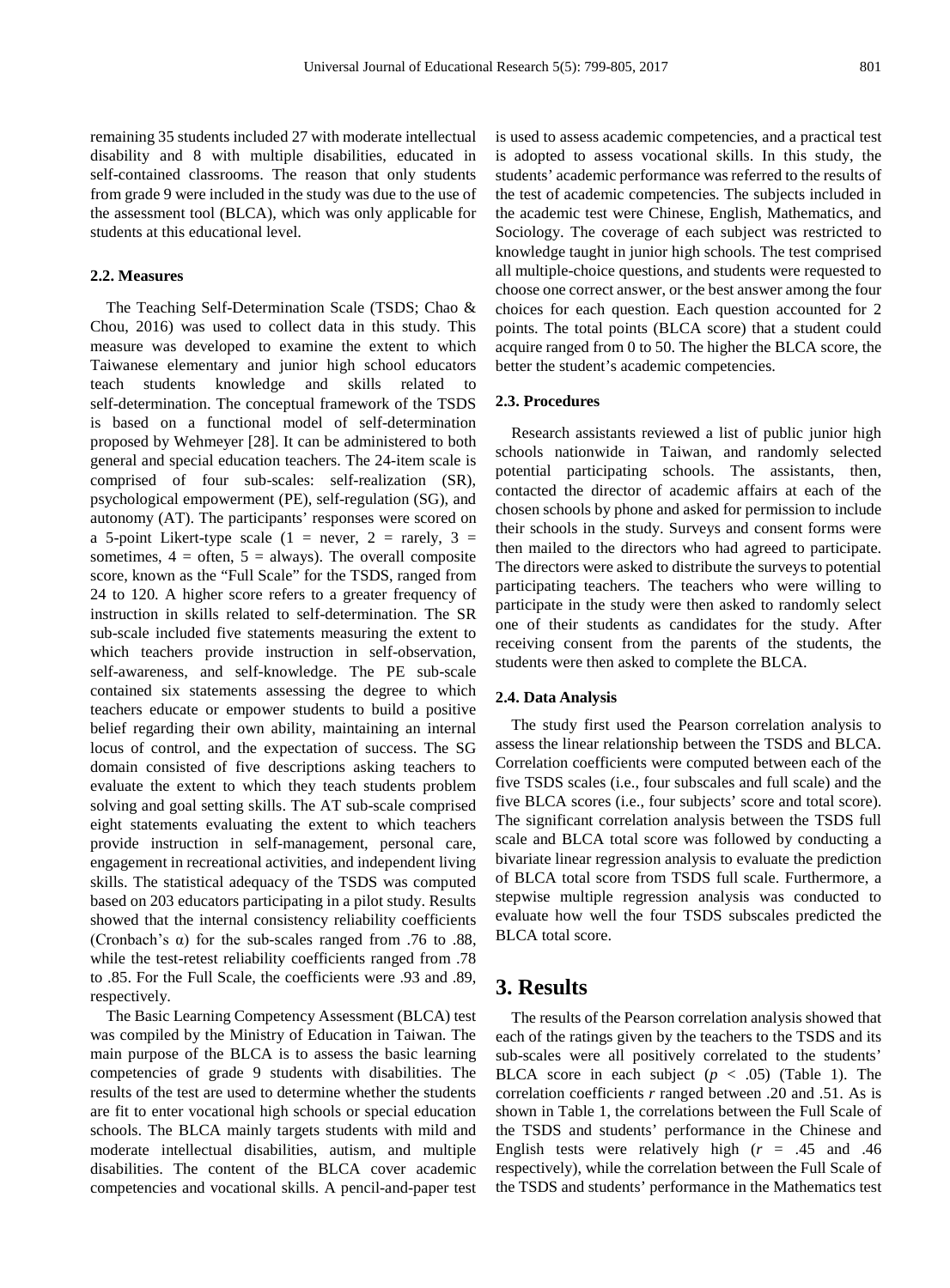was relatively low  $(r = .28)$ . The Full Scale of the TSDS scale and the students total BLCA score were found to have the greatest correlation  $(r = .51)$ . In addition, the correlations between the rating of each sub-scale of the TSDS and the scores in the Chinese, English, and Sociology tests were found to be relatively high, whereas the correlation between each sub-scale of the TSDS and the Mathematics score appeared to be relatively low.

Given that the results of the correlation analysis were statistically significant, we further applied a regression analysis to assess the predictive power of self-determination instruction on students' academic performance. A bivariate regression analysis showed that the Full Scale of the TSDS was able to effectively predict students' BLCA results  $(F_{(1, 104)} = 36.48, p < .01, R^2 = .26)$ , by explaining 26% of the total variance.

Then, a stepwise multiple regression analysis was applied, by introducing the ratings of the four sub-scales into the model simultaneously, revealing that only the ratings of psychological empowerment ( $t = 2.25$ ,  $p = .027$ ), autonomy  $(t = 3.05, p = .003)$  and students' total BLCA score were significantly correlated. Since the correlation between autonomy and the BLCA score was relatively high, a second round of regression analysis was conducted, and autonomy rating was introduced into the model prior to introducing psychological empowerment rating. The results are presented in Table 2. As is shown in the table, the results of both regression steps were statistically significant. When only autonomy was introduced in the model, the model could explain 13.0% of the total variance of the BLCA score. After introducing psychological empowerment, the two variables were found to be able to explain 21.9% of the total variance of the BLCA score ( $\Delta R^2$  = 9.5%)

between self-determination instruction delivered by special education teachers and the academic performance of students with disabilities, which is consistent with findings of past research [10, 11, 13, 17, 31]. The students who participated in this study were quite diverse, including students with mild to moderate intellectual disabilities, autism, and multiple disabilities and were selected from varied settings, from resource rooms to self-contained classrooms. Therefore, it can be suggested that teaching self-determination skills is likely to be positively correlated with the academic performance of junior high school students with different types of disabilities. However, the probable interactive effect between disability type, degree of disability, teaching performance, and students' academic performance cannot be excluded; therefore, further studies are required to explore this aspect further.

In this study, the Full Scale of the TSDS and the ratings of its sub-scales were found to be significantly correlated with students' BLCA scores. The correlation between the Full Scale of the TSDS and the total BLCA score was found to have the greatest coefficient  $(r = .51)$ . In addition, the correlation coefficient between the rating of autonomy and the total BLCA score was also high  $(r = .50)$ . Scholars have suggested that a correlation coefficient greater than .50 indicates a strong correlation between two variables [12]. The correlation coefficients between students' performance in the Chinese, English, and Sociology tests and the Full Scale of TSDS as well as ratings of the sub-scales attained a moderate level  $(r = .30)$ , whereas the determined correlation between students' mathematics test results and self-determination instruction provided by teachers was between weak to moderate. One possible explanation for this difference could be that Mathematics is focused on logical thinking and calculation ability with little relevance for life skills, such as self-determination. Future studies are recommended to further verify this assumption.

# **4. Discussion**

The results of this study showed a positive correlation

| Variable                  | Chinese | English | <b>Mathematics</b> | Sociology | <b>BLCA</b><br><b>Total Score</b> |
|---------------------------|---------|---------|--------------------|-----------|-----------------------------------|
| Self-Realization          | $.34**$ | $.33**$ | $.20*$             | $.30**$   | $.36**$                           |
| Psychological Empowerment | $.42**$ | $.45**$ | $.26**$            | $34**$    | $.47**$                           |
| Self-Regulation           | $.34**$ | $.37**$ | $.20*$             | $.30**$   | $.37**$                           |
| Autonomy                  | $.49**$ | $.42**$ | $.28**$            | $.42**$   | $.50**$                           |
| <b>TSDS Full Scale</b>    | $.45**$ | $.46**$ | $.28**$            | $39**$    | $.51**$                           |

\**p* < .05, \*\**p* < .01

**Table 2.** Summary for the Stepwise Regression Analysis

| Model/Variable |                           |      | D-   | $R^2$ <sub>adi</sub> | $\Delta R^2$ |           | $\Delta F$ |
|----------------|---------------------------|------|------|----------------------|--------------|-----------|------------|
|                | Autonomy                  | .372 | .138 | .130                 | .138         | $16.70**$ | $16.70**$  |
| ∼              | Autonomy                  | .483 | .234 | .219                 | .095         | $15.71**$ | 12.81*     |
|                | Psychological Empowerment |      |      |                      |              |           |            |

\**p* < .05, \*\**p* < .01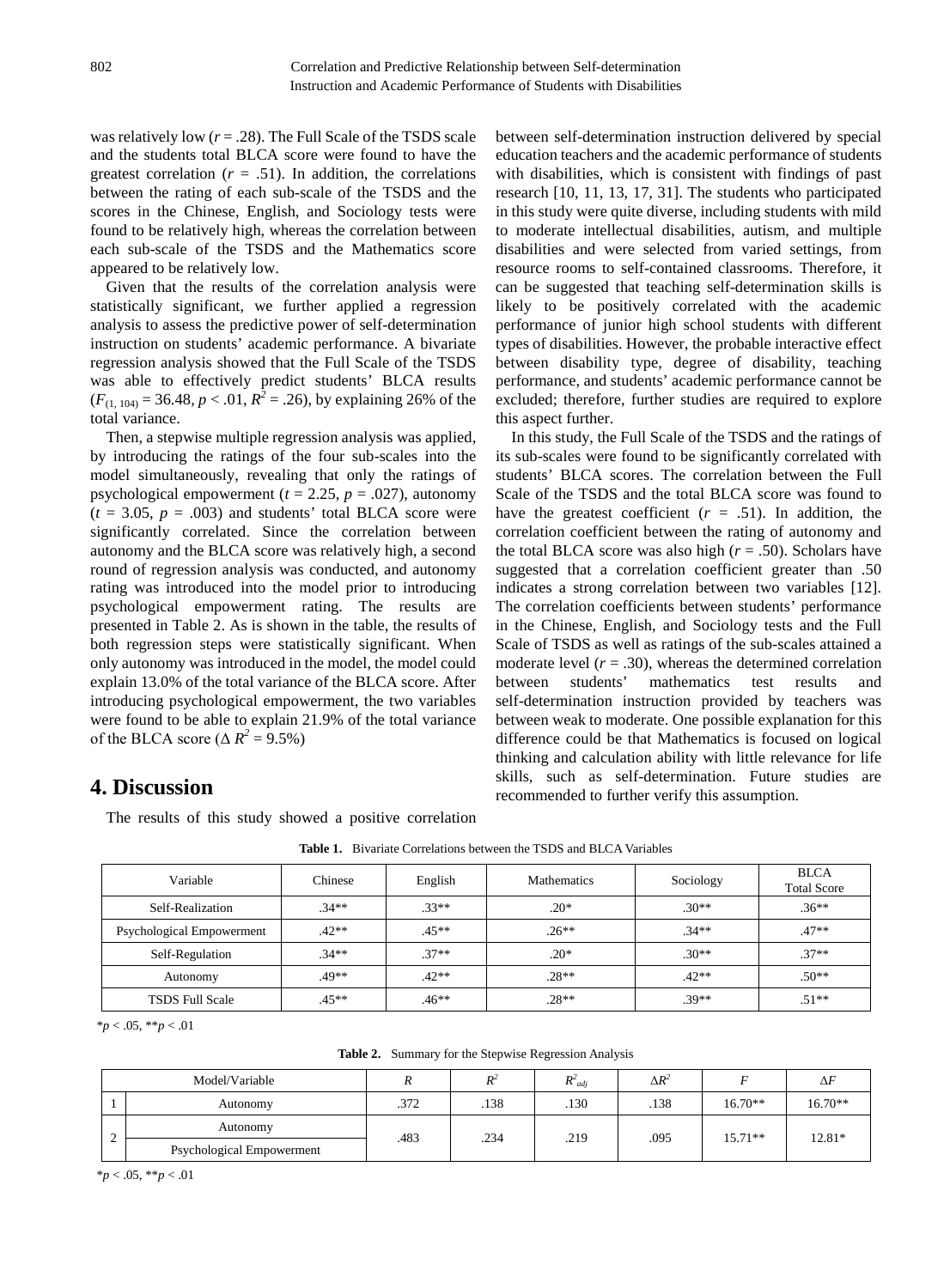Previous scholars have pointed out that self- determination is a complex concept that covers various types of abilities, including choice making, decision-making, problem-solving, goal-setting and attainment, self-advocacy, and internal locus of control [28]. These abilities can help students design study plans, set learning objectives, manage study time, choose learning strategies, and apply self-reflection and revision [9]. For that reason, the more self-determination related skills are taught by teachers, the more likely the students are to achieve good academic performance. The results of our regression analyses support this statement. Specifically, the Full Scale of the TSDS was found to be able to explain 26% of the total variance of the students' BLCA test results.

Furthermore, teaching psychological empowerment and autonomy skills appeared to be able to effectively predict the academic performance of students with disabilities. The two variables were found to be able to explain 21.9% of the total variance of the students' academic test results. This finding puts forward two important revelations. First, teaching students the ability to be autonomous is the most effective predicting factor for students' academic performance, indicating that autonomy related skills, such as self-monitoring, self-management, and problem solving have a significant impact on students' academic achievements [9]. Second, although the psychological empowerment of students with disabilities is challenging to measure, it is a key influencing factor in the effectiveness of learning. However, psychological empowerment and self-initiative abilities are some of the most overlooked skills by special education teachers [5]. The labels people tend to associate with the population with disabilities, and the corresponding stigmatization, have led to significant damage to self-esteem, self-confidence, and self-affirmation. The labels that people have given to the students with mild to moderate intellectual disabilities, autism, and multiple disabilities in our study have also been found to have caused a negative impact on their psychological empowerment [14, 15]. For that reason, in order to enhance the academic performance of these students, strengthening their psychological empowerment is also of great significance. In summary, cultivating self-determination skills from cognitive (psychological empowerment) and practical (autonomy) perspectives are equally important. Training students in self-affirmation skills, maintaining positive and optimistic attitudes towards the learning outcomes, and guiding students to achieve learning objectives through autonomous learning and problem solving are both effective predictors for the academic performance of students with disabilities.

# **5. Conclusions**

The results of this study re-affirm that positive correlations exist between self-determination training and

the academic performance of students with physical and mental disabilities. In addition, teaching students self-determination skills is an effective predictor of their learning outcomes. However, because the TSDS is a self-reported scale, the information collected is likely to be distorted by the subjective judgment and assessment of the teachers. Since discrepancies may exist between actual teaching practice and teachers' self-assessed teaching content, caution should be taken when applying the findings of this study to interpreting the relationship between teaching self-determination and student performance. Furthermore, there may be mediating variables between teachers' self-determination instruction and students' academic performance. Hence, over simplifying the relationship between the two variables is not suggested. Based on the results of this study, the following recommendations are proposed as references for researchers and practitioners. First, future research is recommended to adopt more diversified approaches, to assess the extent of self- determination instruction that teachers provide to supplement the limitations of the self-reported approach, such as collecting feedback from students and their parents. Second, the correlations and predictive relationships between self-determination instruction and students' academic performance are limited to students that are eligible to participate in the BLCA. Whether the findings can be applied to students with other types of disabilities, particularly those with learning disabilities or sensory impairments is unclear and awaits further investigation. Lastly, the results of this study have highlighted a strong correlation between self-determination instruction and students' academic performance. Academic competencies are key factors that determine the likelihood of students with disabilities to successfully receive higher levels of education and finding a job in later life; therefore, it is suggested that special education teachers place more attention on providing self-determination instruction to students.

## **Acknowledgements**

This study was supported by Investigation of Special Education Teachers' Self-Determination Instruction and Its Influence on the Academic Performance of Students with Disabilities Project from the Ministry of Science and Technology, Taiwan.

## **REFERENCES**

[1] Agran, M., Cavin, M., Wehmeyer, M. L., & Palmer, S. B. (2006). Participation of students with moderate to severe disabilities in the general curriculum: The effects of the self-determination learning model of instruction. *Research and Practice for Persons with Severe Disabilities, 31,* 230-241.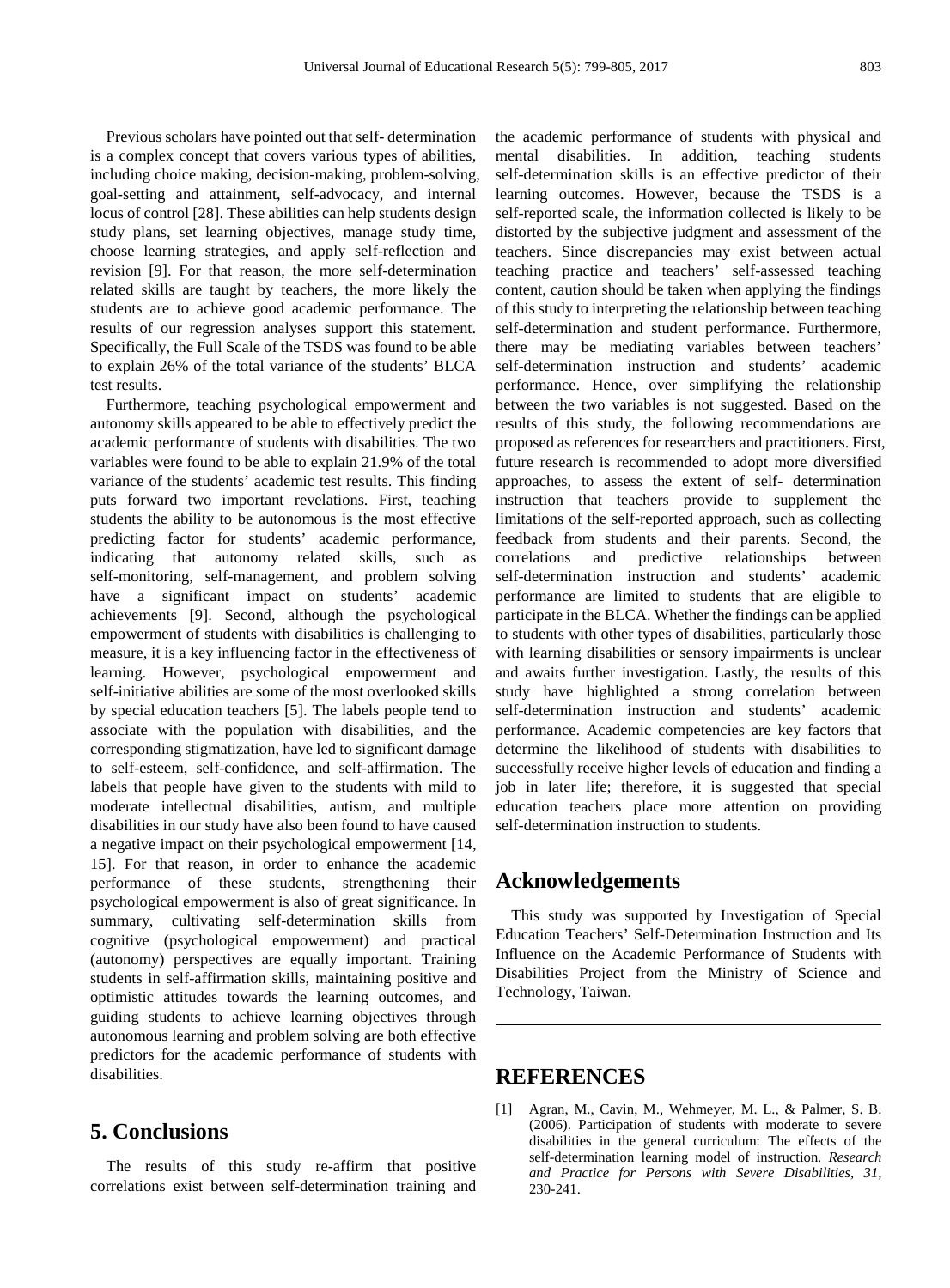- [2] Benz, M. R., Lindstrom, L., & Yovanoff, P. (2000). Improving graduation and employment outcomes of students with disabilities: Predictive factors and student perspectives. *Exceptional Children, 66(4),* 509-529.
- [3] Brinkerhoff, L. C., McGuire, J. M., & Shaw, S. F. (2002). *Postsecondary education and* transition *for students with learning disabilities* (2nd ed.). Austin, TX: Pro-Ed.
- [4] Brooks, A., Todd, A. W., Tofflemoyer, S., & Horner, R. H. (2003). Use of functional assessment and a self-management system to increase academic engagement and work completion. *Journal of Positive Behavior Interventions, 5(3),* 144-152.
- [5] Carter, E. W., Lane, K. L., Pierson, M. R. & Stang, K. K. (2008). Promoting self- determination for transition-age youth: Views of high school general and special educators. *Exceptional Children, 75,* 55-70.
- [6] Chao, P. C., & Chou, Y. C. (2016, September). *A National Survey of Elementary and* Secondary Educators' *Practice in Teaching Self-Determination: Lessons Learned from Taiwan.* Paper presented at the 2016 International Symposium on Education and Social Sciences (ISESS) Conference, Singapore, Republic of Singapore.
- [7] Copeland, S. R., & Hughes, C. (2002). Effects of goal setting on task performance of individuals with mental retardation. *Education and Training in Mental Retardation and Developmental Disabilities, 37,* 40-54.
- [8] Deci, E. L., & Ryan, R. M. (2008). Self-determination theory: A macrotheory of human motivation, development, and health. *Canadian Psychology, 49,* 182-185.
- [9] Eisenman, L. T. (2007). Self-determination interventions: Building a foundation for school completion. *Remedial and Special Education, 28,* 2-8.
- [10] Fowler, C. H., Konrad, M., Walker, A. R., Test, D. W., & Wood, W. M. (2007). Self-determination intervention's effects on the academic performance of students with developmental disabilities. *Education and Training in Developmental Disabilities, 42,* 270-285.
- [11] Gaumer-Erickson, A. S., Noonan, P. M., Zheng, C., & Brussow, J. A. (2014). The relationship between self -determination and academic achievement for adolescents with intellectual disabilities. *Research in Developmental Disabilities, 36,* 45-54.
- [12] Green, S. B., & Salkind, N. J. (2011). *Using SPSS for Windows and Macintosh: Analyzing and understanding data* (6th ed.)*.* Upper Saddle River, NJ: Prentice Hall.
- [13] Hughes, C., Copeland, S. R., Agran, M., Wehmeyer, M. L., Rodi, M. S., & Presley, J. A. (2002). Using self-monitoring to improve performance in general education high school classes. *Education and Training in Mental Retardation and Developmental Disabilities, 37,* 262-272.
- [14] Jahoda, A., Wilson, A., Stalker, K., & Cairney, A. (2010). Living with stigma and the self-perceptions of people with mild intellectual disabilities. *Journal of Social Issues, 66(3),*  521-534.
- [15] Kauffman, J. M., & Badar, J. (2013). How we might make special education for students with emotional or behavioral disorders less stigmatizing. *Behavioral Disorders, 39(1),*  16-27.
- [16] Kelly, J. R., & Shogren, K. A. (2014). The impact of teaching self-determination skills on the on-task and off-task behaviors of students with emotional and behavioral disorders. *Journal of Emotional and Behavioral Disorders, 22(1),* 27-40.
- [17] Konrad, M., Fowler, C. H., Walker, A. R., Test, D. W., & Wood, W. M. (2007). Effects of Self-determination interventions on the academic skills of students with learning disabilities. *Learning Disabilities Quarterly, 30,* 89-113.
- [18] Murray, C., & Wren, C. T. (2003). Cognitive, academic, and attitudinal predictors of the grade point averages of college students with learning disabilities. *Journal of Learning Disabilities, 36(5),* 407-415.
- [19] Moore, M., & McNaught, J. (2014). Virginia's selfdetermination project: Assisting students with disabilities to become college and career ready. *Journal of Vocational Rehabilitation, 40(3),* 247-254.
- [20] Nota, L., Ferrari, L., Soresi, S., & Wehmeyer, M. (2007). Self-determination, social abilities and the quality of life of people with intellectual disability. *Journal of Intellectual Disability Research, 51,* 850-865.
- [21] Palmer, S. B., & Wehmeyer, M. L. (2003). Promoting self-determination in early elementary school: Teaching self-regulated problem-solving and goal-setting skills. *Remedial and Special Education, 24,* 115-126.
- [22] Prater, M. A., Redman, A. S., Anderson, D., & Gibb, G. S. (2014). Teaching adolescent students with learning disabilities to self-advocate for accommodations. *Intervention in School and Clinic, 49(5),* 298-305.
- [23] Rock, M. L. (2005). Use of strategic self-monitoring to enhance academic engagement, productivity, and accuracy of students with and without exceptionalities. *Journal of Positive Behavior Interventions, 7,* 3-17.
- [24] Rowe, D. A., Mazzotti, V. L., & Sinclair, J. (2015). Strategies for teaching self- determination skills in conjunction with the common core. *Intervention in School and Clinic, 50(3),* 131-141.
- [25] Shogren, K. A., Wehmeyer, M. L., Palmer, S. B., Soukup, J. H., Little, T. D., Garner, N., & Lawrence, M. (2007). Examining individual and ecological predictors of the self-determination of students with disabilities. *Exceptional Children, 73*, 488-509.
- [26] Slavin, R. E. (2008). *Educational psychology: Theory and practice* (9th ed.). Boston: Allyn & Bacon.
- [27] Wagner, M., Newman, L., Cameto, R., Garza, N., & Levine, P. (2005). *After high school: A* first look at the post-school experiences of youth with disabilities. A report from the *National Longitudinal Transition Study-2 (NLTS2)*. Available from the National Longitudinal Transition Study-2 Website at http://www.nlts2.org/reports/2005\_04 /nlts2\_report\_2005\_04 \_complete.pdf
- [28] Wehmeyer, M. L. (1999). A functional model of self-determination: Describing development and implementing instruction. *Focus on Autism and Other Developmental Disabilities, 14,* 53-61.
- [29] Wehmeyer, M. L., Palmer, S. B., Soukup, J. H. Garner, N. W., & Lawrence, M. (2007). Self-determination and students transition planning knowledge and skills: Predicting involvement. *Exceptionality, 15(1),* 31-44.